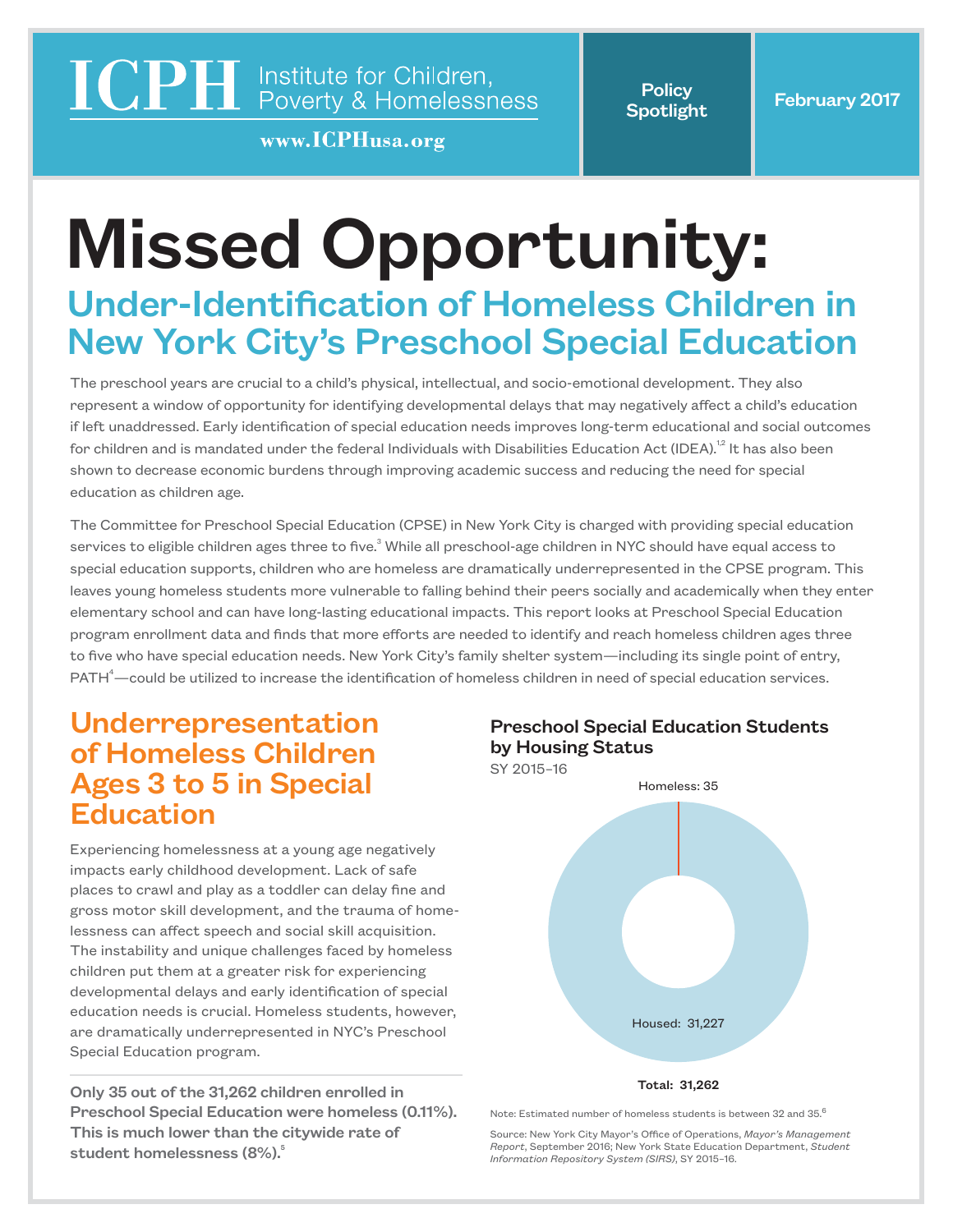## Magnitude of the Problem

With an estimated 20,000 homeless three- and four-year-olds citywide, there are likely over 4,000 homeless children in need of services through the NYC Preschool Special Education program who are not being reached.<sup>7</sup>

#### Projected Unidentified Special Education Need

● Homeless children enrolled

● Homeless children in need of services

 $= 10$  children

Note: See endnote 6 for projection calculation.

Source: New York State Education Department, *Student Information Repository System (SIRS)*, SY 2015–16.

## The Unrealized Impact of Universal Pre-K on Special Education Services for Homeless Students

All children who turn four by December 31 are now eligible for New York City's Universal pre-K program. With the expansion of the program beginning in SY 2013–14 enabling more homeless children to participate in preschool, it would be expected that the number of homeless children identified for Preschool Special Education would increase. That, however, has not been the case.

Pre-K enrollment increased by 25% from SY 2011–12 to SY 2015–16. Enrollment of homeless pre-K students increased by 49% in the same time period.

During this same time overall enrollment in the City's Preschool Special Education program increased by 13%, yet enrollment of homeless students in the Preschool Special Education program declined by 33%.

### Decline in Preschool Special Education for Homeless Children Despite Overall Pre-K Growth

#### New York City Pre-K Enrollment

SY 2011–12 Through SY 2015–16

**N** Homeless Pre-K Enrollment **N** Pre-K Enrollment



Note: Numbers include both half-day and full-day pre-K.

Source: New York City Department of Education, *Annual Enrollment Snapshots*, SY 2011–12 to SY 2015–16; New York State Education Department, *Student Information Repository System (SIRS)*, SY 2011–12 to SY 2015–16.

#### Number of Homeless Students Enrolled in the New York City's Preschool Special Education Program

SY 2011–12 Through SY 2015–16



Source: New York State Education Department, *Student Information Repository System (SIRS)*, SY 2011–12 to SY 2015–16.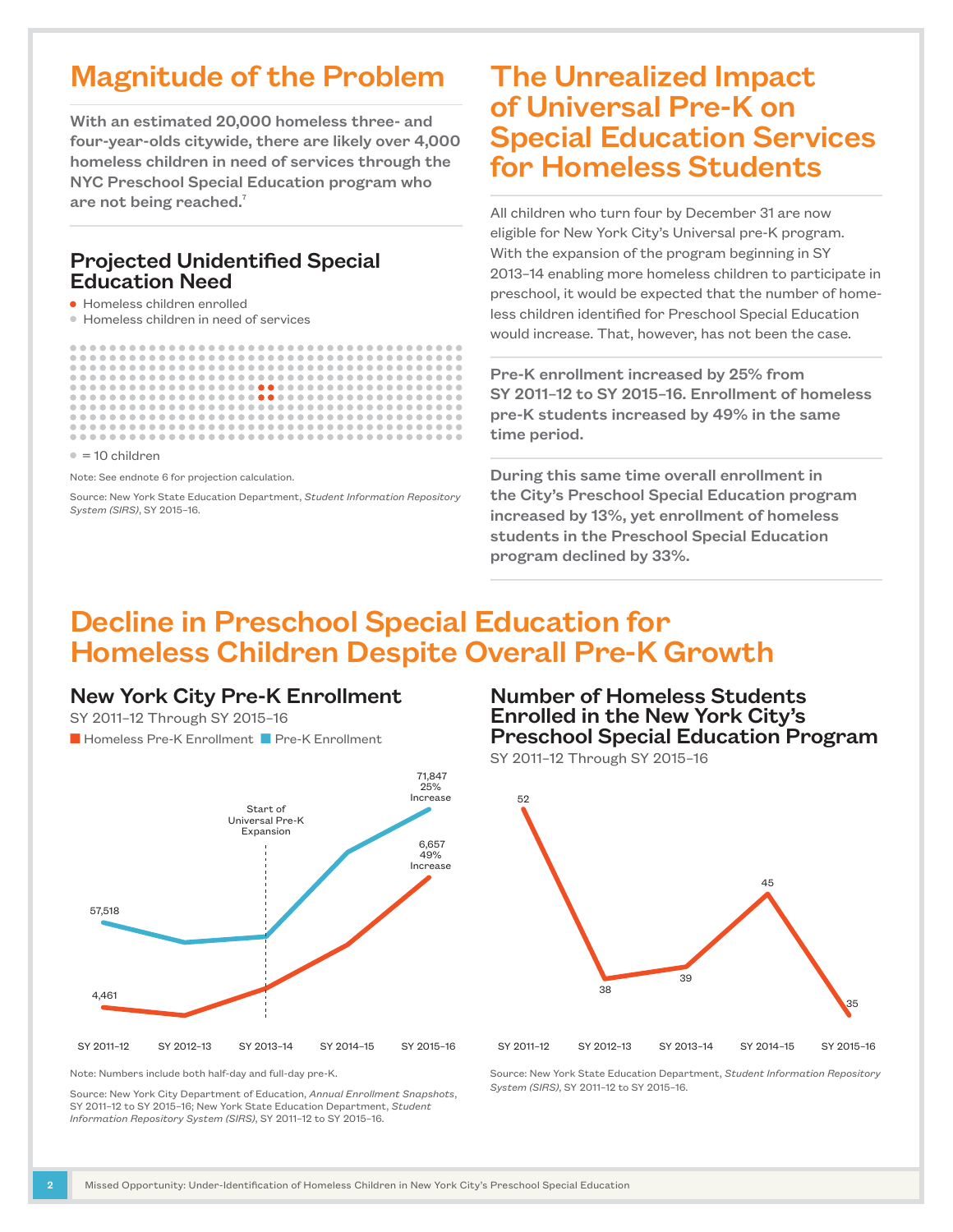## Policy Considerations

There is a need for greater recognition of the special education needs of homeless preschoolers. An estimated 20,000 homeless three- and four-yearolds live in New York City and it is likely that at least 4,000 of these children have special education needs that are not being met.

If allocated, additional resources for existing City agencies, such as the Administration for Children's Services (ACS), the Department of Homeless Services (DHS), and the Department of Education (DOE), as well as community-based social service organizations could be leveraged to increase identification for this vulnerable group of children.

The family shelter system could assign dedicated staff to both identify and help parents complete the Preschool Special Education program evaluation—a process that can often be difficult to navigate. These services could be provided to both parents living in the shelter and families living in the surrounding community, transforming shelters into community residential resource centers.

Universal developmental screenings could be implemented at PATH—the City's central entry point for the family shelter system—for homeless children under the age of five whose families apply for shelter.

PATH could serve as an informational resource for homeless parents to raise awareness about the free Preschool Special Education services that are available through the City and how, if needed, they can be vital to healthy child development and school success.

Schools could provide developmental screenings for younger siblings of homeless students identified as living doubled up. This could help to reach homeless children who are the most likely to be disconnected from City agencies.

Early identification of children for special education services has been shown to decrease economic burden through improving academic success and reducing the need for special education as children age. In other words, it is not only the right thing to do but it will save the city much needed dollars in the long run. Reaching homeless preschoolers requires some effort and up-front cost. This investment, however, will pay off with savings from the additional services that older children identified with special needs will otherwise require. Doing nothing will be costly in the long term and will negatively impact the education of thousands of children.

1 U.S. Department of Education, *IDEA Regulations: Early Intervening Services*, October 4, 2006.

2 National Early Childhood Technical Assistance Center, *The Importance of Early Intervention for Infants and Toddlers with Disabilities and their Families*, April 2011. 3 New York City Administration for Children's Services, "Preschool (3 to 5)," http://www.nyc.gov/html/acs/education/preschool.html (accessed January 12, 2017).

4 The Prevention Assistance and Temporary Housing (PATH) center located in the Bronx is the only point of intake into the New York City homeless shelter system for families with children. New York City Department of Homeless Services, *Families with Children: Applying for Temporary Housing Assistance*, https://www1.nyc.gov/site/ dhs/shelter/families/families-with-children-applying.page (accessed January 12, 2017).

5 The Institute for Children, Poverty, and Homelessness, *On The Map: The Atlas of Student Homelessness in New York City*, August 2016.

6 Data show students enrolled in New York City's Preschool Special Education program for children ages three to five. Due to data that has been redacted to protect student privacy, the total number of homeless students enrolled in the Preschool Special Education program is estimated and could fall between 32 and 35 students. To account for the maximum potential number of redacted students, the largest number was used.

7 Based on New York City Department of Education data, there were 84,386 Kindergartners and 87,804 first graders enrolled in the city in SY 2015–16. This suggests an estimated 170,000 three- and four-year-olds in SY 2015–16. Data from the New York State Education Department show 10,082 homeless Kindergartners and 10,420 homeless first graders in SY 2015–16. This suggests an estimated 20,000 homeless three- and four-year-olds and 150,000 housed three- and four-year-olds in SY 2015–16. Since 31,227 housed students were enrolled in Preschool Special Education, approximately 20.8% (31,227. 150,000) of housed preschoolers were enrolled in Preschool Special Education. Assuming homeless students face at least equal special education needs, over 4,000 homeless preschoolers should be receiving special education services (0.208 x 20,000 = 4,160). New York City Department of Education, Annual Enrollment Snapshots, SY 2015–16; New York State Education Department, Student Information Repository System (SIRS), SY 2015–16.